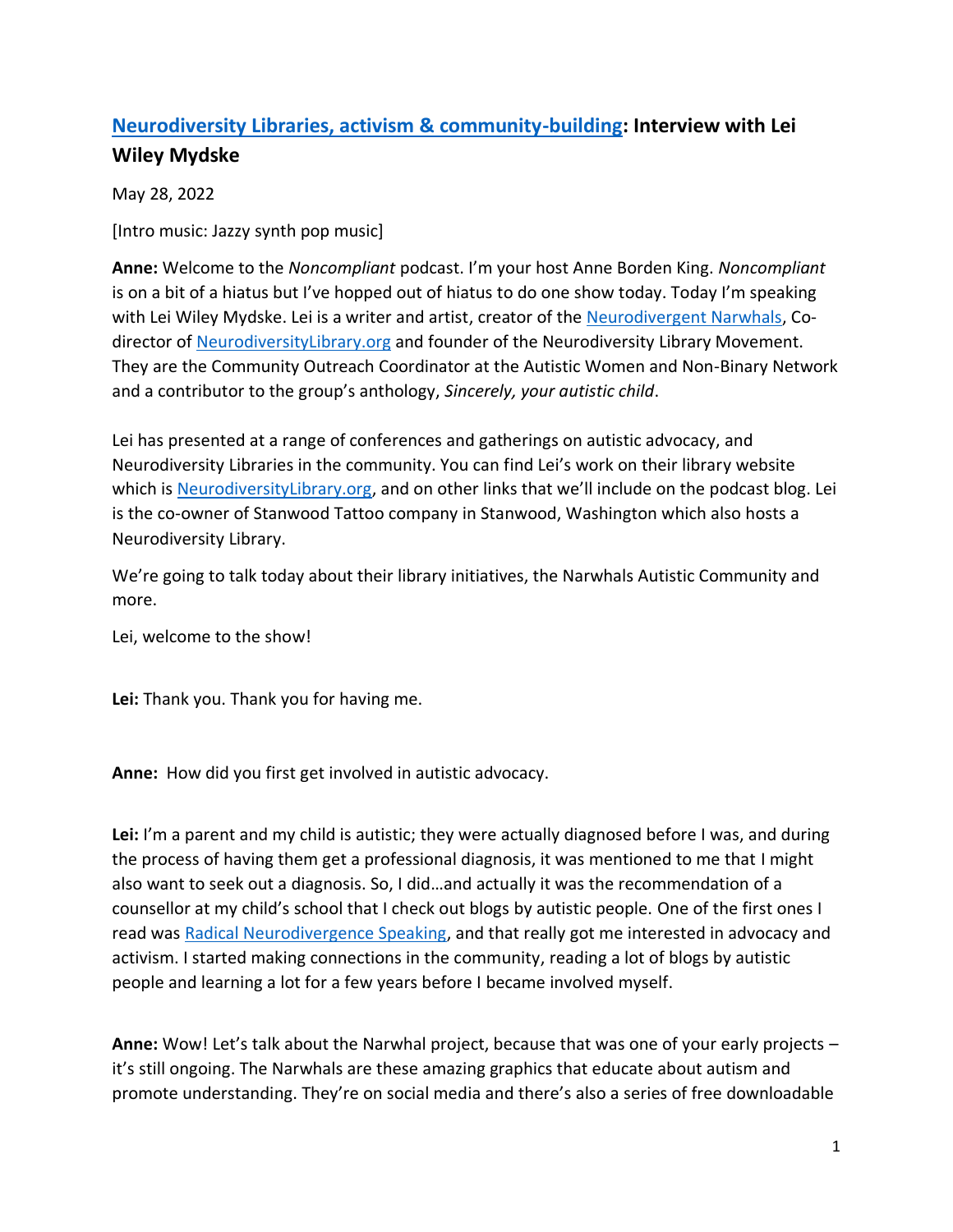books and posters. They're for kids and adults and parents and they're so artistic and wonderful and accessible and eloquent.

I'm going to list out just a few of the titles of the Narwhal books. One is *Why is everything so weird, a Covid social story*; *Everyone Communicates* which is about AAC; *Inclusion in the Classroom*; *The Language of Neurodiversity*; *Whole Body Understanding…* and these are just some of the titles that are available on [NeurodiversityLibrary.org.](https://neurodiversitylibrary.org/)

My first question I think is why did you choose the narwhal for your books?

**Lei:** So, the narwhal… I just really like narwhals and… (laughter)

**Anne:** (Laughter)

**Lei:** …and I thought that *Neurodivergent Narwhals* sounded really nice together, so that's pretty much the reason why I chose narwhals, plus they're really cute and I like them a lot and they're interesting and they're different. Like, when I first started making the graphics and the little comics, people actually thought I made up the creature…

**Anne:** (Laughter)

**Lei:** And I'd go, "It's a real thing. There are actually narwhals that exist. They don't look like little like happy balloon animals…" (laughter). So yeah, I wanted to find a way that was kind of fun and to take concepts like the **neurodiversity paradigm** that were really inaccessible to a lot of people and make them more accessible and fun and kind of easy to understand. And I just thought the narwhals fit with that.

**Anne:** Yeah, I mean that's one of the amazing things about the books is that there are all these concepts that are talked about in academia and research, but so much of the discussion – until really recent times through work like yours – has been very inaccessible and also just not *enjoyable* to read about and understand. Neurodiversity is a wonderful, enjoyable thing and these books really reflect that as well.

What has been the community response to the Narwhal Project?

**Lei:** People seem to really like them. Sometimes, I'll have people share them with me not realizing that I'm the creator of them. Like asking me what I think of it! And it's been really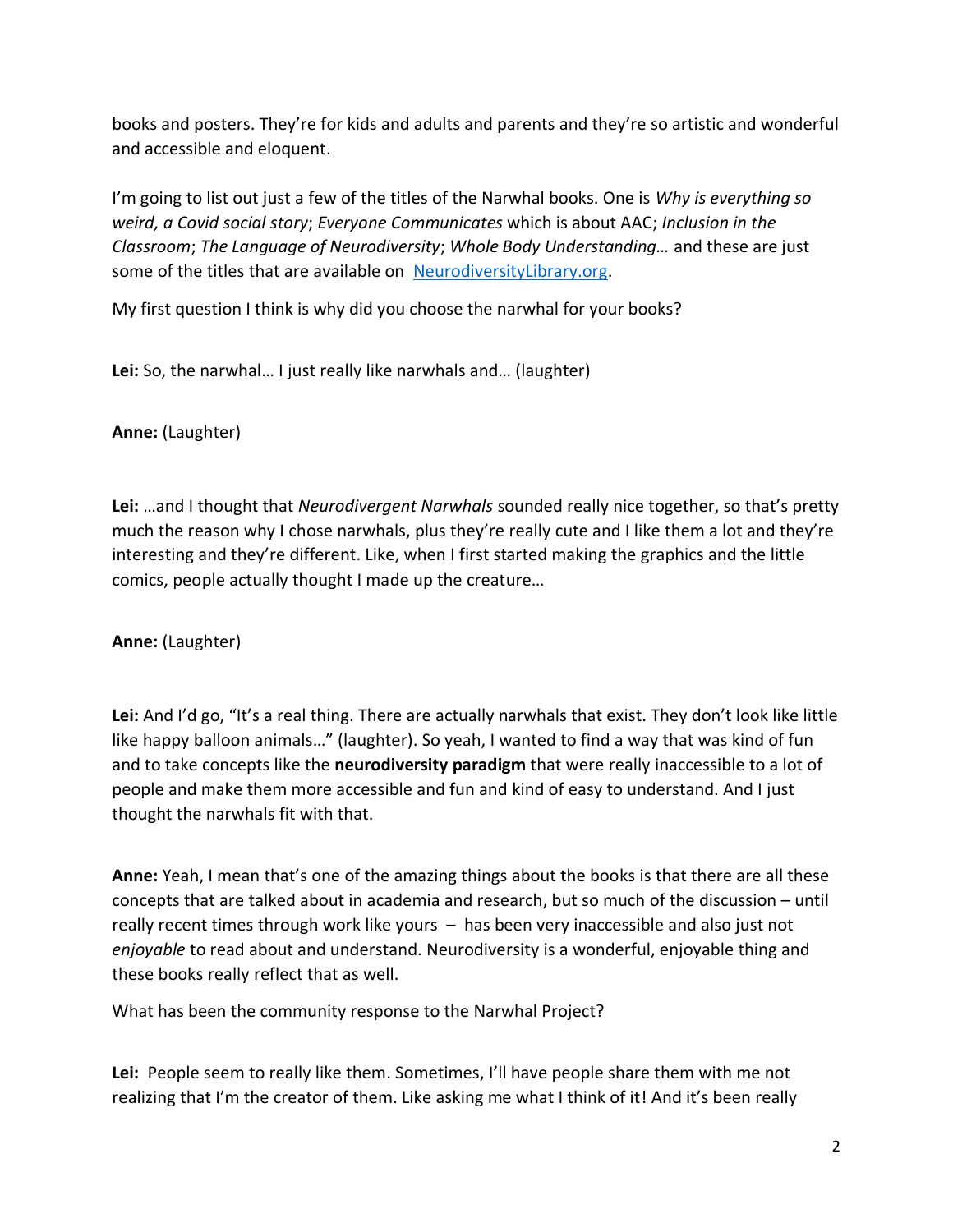positive. I've actually sold some curriculum materials to different school districts in the United States and Canada. Some therapists and therapy practices have purchased them and even there was a television show that reached out to me and wanted to buy some posters for a set design for a bedroom of a character who was autistic.

I'm still working on a book that I hope to self-publish...it's a little bit hard because it's just me... but hopefully, I'll be able to finish it soon. I think that the response has been pretty positive.

**Anne:** Wow, that's amazing! What about the schools? Were they using them to educate students or…

**Lei:** I think they were using it for students and for teachers, and just as classroom posters.

**Anne:** Wow, and so it's taking off and it's still going. It's amazing. You also founded the Neurodiversity Library Project. What is a Neurodiversity Library?

**Lei:** A **Neurodiversity Library** is just like a curated collection of books, information and resources that reflect the values of the neurodiversity paradigm, **autism acceptance** and **disability justice**. [The libraries] can look very different from one another because a big goal of mine with the project is to make it accessible, not just for people to get the information, but for people who are running it to make it work in the way that works best for them.

My library is an actual little bookmobile that's in my tattoo shop, but there are some people who just collect funds and donate books to their local library, and some people have little free libraries. And there's other people who just bring books to play groups. One library could look very different from another one.

**Anne:** That's so cool. What was your inspiration to do the project?

**Lei:** A big inspiration was just the lack of available resources in my community. There were resources about autism, but none of them were from **actually autistic** people or other disabled people…and what was available was not like neurodiversity or disability justice-informed. I knew that there were resources out there, but people just weren't getting them unless you went looking for them specifically.

A big inspiration for me was also my father, who I strongly suspect was autistic. [He] was definitely neurodivergent and he had some physical disabilities and he was a grassroots community activist. He worked a lot with people on poverty and doing food distribution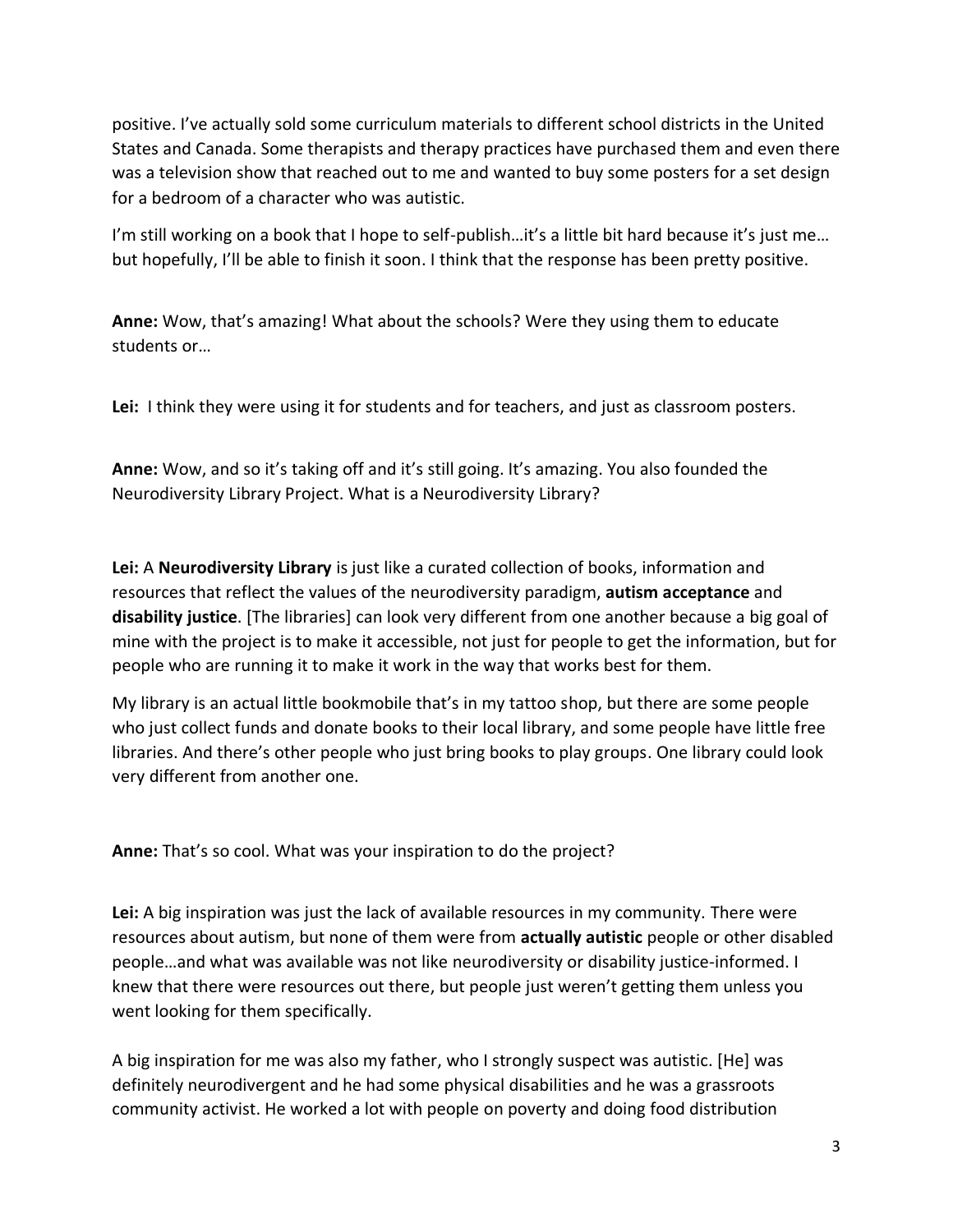programs and free meals in our community and he was extremely passionate about justice and using what he had to help other people. My family was…we were always talking about social issues and my dad taught me things about feminism and socialism and racial justice. I know he didn't have an easy life, but he absolutely believed that part of why he was here was to make the world a better place than it was before. So, I feel like the library is kind of honouring my dad's legacy.

**Anne:** Wow, is that… Did you name the library after him?

**Lei:** Yes, I did.

**Anne:** The Ed Wiley…

**Lei:** …Autism Acceptance Library.

**Anne:** So you started your library and then how did it spread and grow beyond that?

**Lei:** When I started a library, I really didn't realize that it would grow, but a few weeks after I kind of created mine, I got an email from **Lana Thomas**. We did not know each other at the time, but we actually have become really close friends. She wanted to start a library of her own in California where she lived at the time. We just exchanged emails and I tried to answer any questions that she had and when she created her library. We worked together to create a resource for other people who might be interested in creating their own.

We made a PowerPoint on how to [create a neurodiversity library], we went to conferences and presented it and we created a Facebook group to connect people who are interested in starting neurodiversity libraries.

**Anne:** When was all this happening or starting up?

**Lei:** It was about 2014.

**Anne:** Who uses your library…or the Neurodiversity Libraries in general?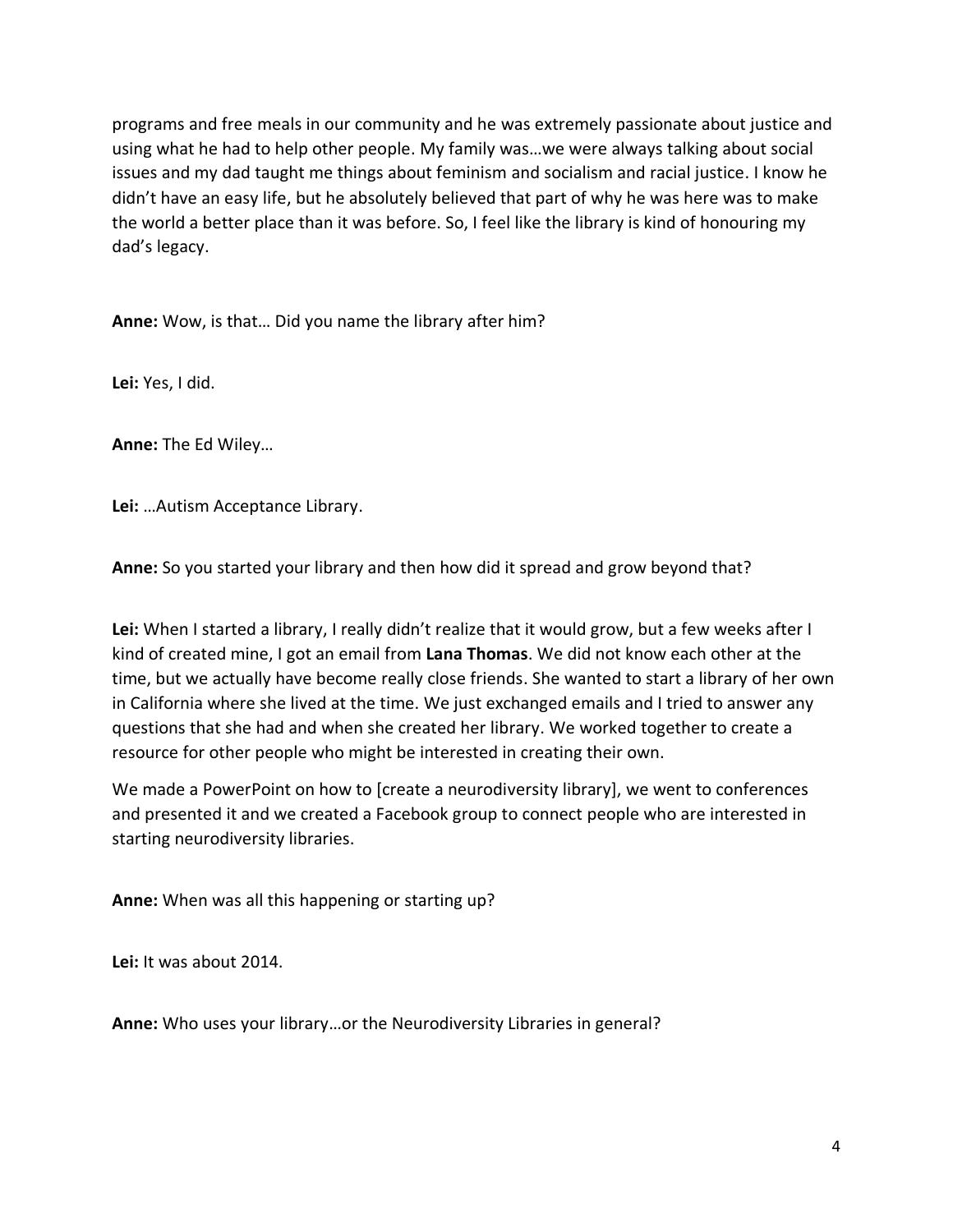**Lei:** A lot of autistic people use the library, especially newly-diagnosed people who are looking for information, and just wanting to not feel alone. Parents, teachers, professionals, they all come to the library - anyone who is interested in learning more. Especially since I have it in my shop now, a lot of people who wouldn't otherwise check it out just see it and want to find information and really enjoy it.

**Anne:** Wow, what kind of feedback do you get from parents?

**Lei:** it depends (laughter)

**Anne:** (laughter)

**Lei:** A lot of the information that I present is very different from what they've been told. So, if they're open to learning from autistic people I've heard very positive feedback. But if they're more resistant to the ideas of neurodiversity and disability justice then I kind of get a little bit more push back.

**Anne:** Yeah. From autistic people, it must be such a just a generally positive response.

**Lei:** I think it is. Especially since it's been in my shop, people don't expect it to be here and then they tell me that they're autistic or their child is autistic. I've had more than one person like tell me that they're autistic after seeing the library and reading some of the information. Just making connections and even having like email relationships with some people who want to find out more. And I always welcome people, especially on our slow days, to just come to the library and hang out, and that usually is a pretty fun time.

[10:07]

**Anne:** It must be like a safe space, especially for people who might have stress in other parts of their life or are facing ableism in other parts of their life to just be in a place that's so affirming.

**Lei:** Mm-hmm. That's what I hope, and I hope that that continues too.

**Anne:** It seems like the libraries are an opportunity not just to lend out books but – and I should say we're starting one here so I'm really looking into this a lot -- it's more than just lending books, it seems like it's about building community and helping people in their lives. Is that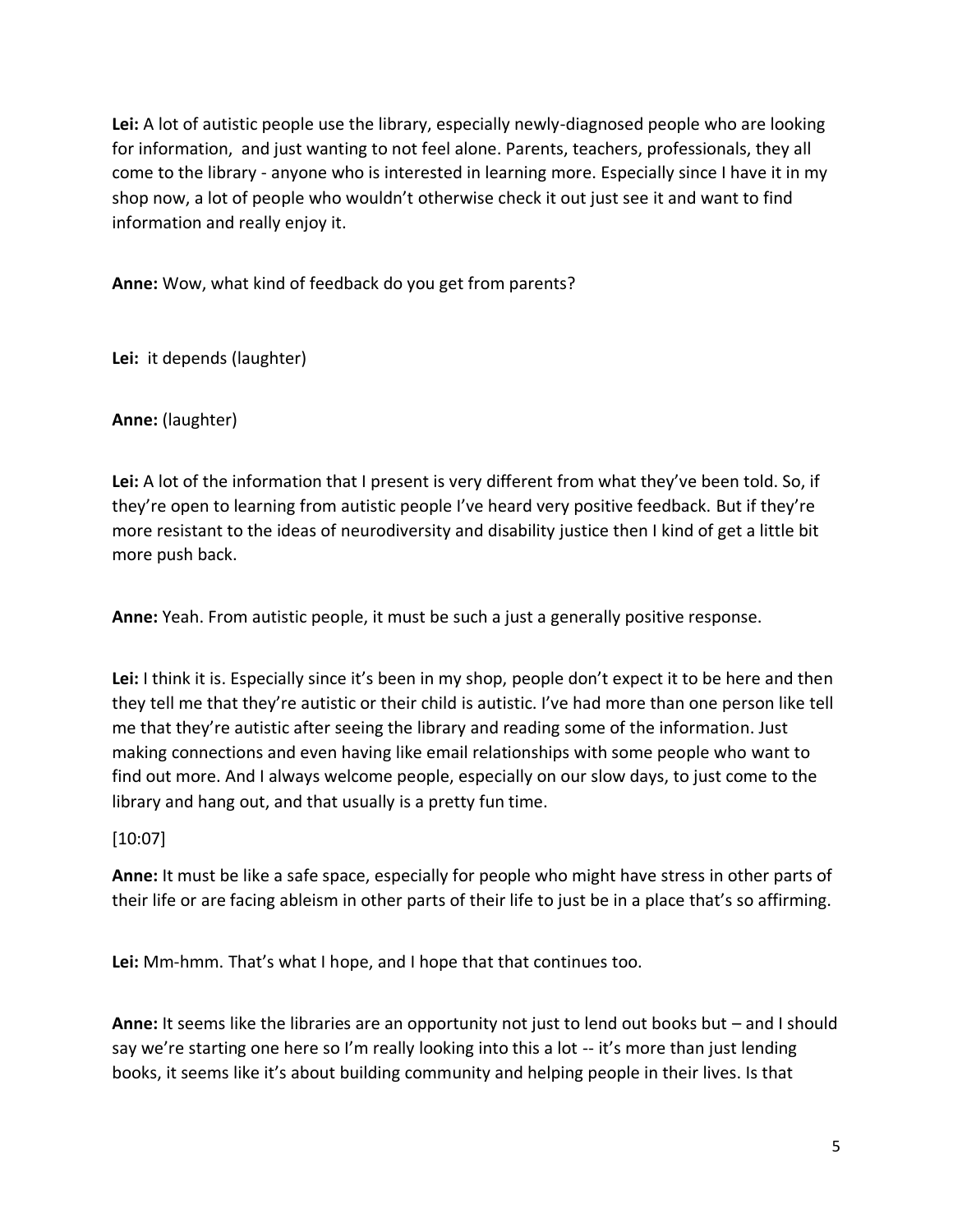something that you see happening in the libraries?

**Lei:** I do see that. I know from my own experience. I work very closely with our local community resource centre. They do a lot of outreach too and we kind of collaborate. We do monthly events called Community Conversations and we talk about autism and disability. Sometimes we'll have guests talking about like equity and diversity and we're all people who are local in my community. Just like giving them a platform and having these conversations I think is really important to our community especially where I live. It's a very small town and some of the ideas are not as welcome here.

I see that it's rapidly changing and I love that. And I also collaborate Autism Acceptance month events with our resource centre and also with AWN – the Autistic Women and Nonbinary network. They are the primary funders of the library as well. And one thing that we're doing that I'm really excited about is where I live (Stanwood, Washington) is having its first ever Pride event in June and my library has a tent there. It's just going to be a sensory break station for anyone who wants to go to Pride but [Pride] might be a little overwhelming. They can come and sit in our tent and read some books, play with some stim toys and just relax for a little bit away from the noise.

**Anne:** Wow, that's great! There's so much overlap in the queer community and the autistic community that there'll just be tonnes of people who will need something like that. Can you give some examples of how people are creating their libraries to fit the needs of their communities and how their communities look?

**Lei:** One of the libraries was called L.A. Neurodiversity. Los Angeles is a huge city so what they did was raise money and donated books to their local library because they felt that would have the most impact and also be more accessible for them.

There's a Neurodiversity Library in Northern Virginia that is run by a parent who is also really involved in talking about gentle parenting and peaceful parenting of autistic children. What they do is they bring books to playgroups and parks and just meet with parents and loan out the books. I mean, really there's so many ways to do it.

In Australia there's Neurodiversity Hub, which has grown beyond just a library and now they're doing a lot of classes and meetings and support groups for people who are autistic or LGBTQ. So, there's really so many ways to do it.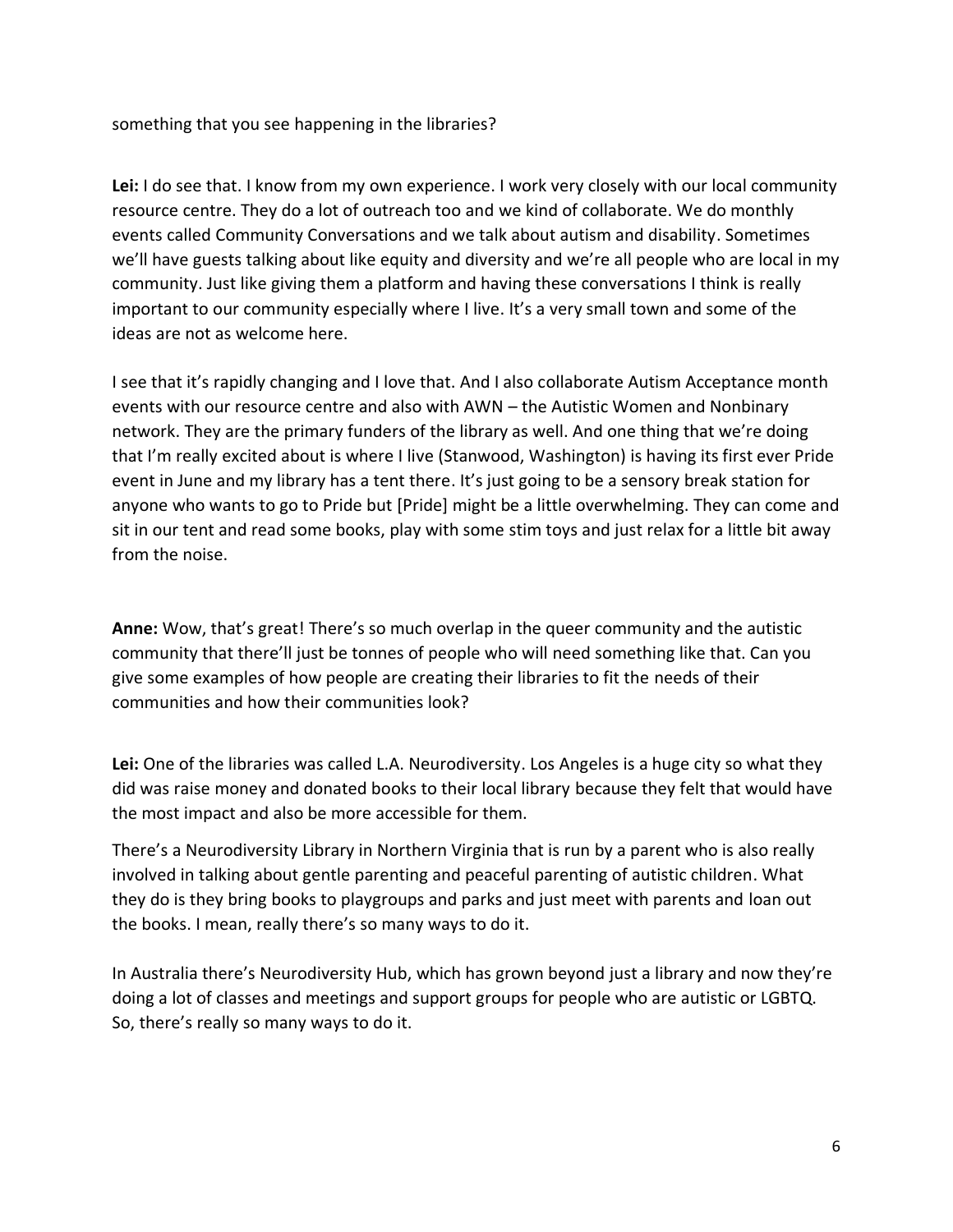**Anne:** Yeah, and it's changed over time too. I would guess like probably some public libraries are starting to have somewhat of a collection at least be more open to having a collection. Do people relate with their public libraries around this or does it tend to be sort of independent of the [public] library?

**Lei:** I believe that Paper Boat Autism Library in Mississippi had experience working in the library and that's what inspired them to do their Neurodiversity Library. I actually went to a conference a few years ago that was a librarian conference and it was called "Targeting Autism"; they wanted to learn how to bring materials into the library that were more inclusive, so I went there and I met a lot of librarians there who are like official librarians who were really excited. Some of them have emailed me and some of them have joined our neurodiversity group. They want to find ways to bring books into their library that celebrate autistic people.

**Anne:** Yeah, and that's such a change.

**Lei:** Yeah.

**Anne:** That's such a change… you can easily walk into a library, even today but especially a couple years ago (and of course online and before initiatives like yours) you could just be searching for information about autism and the first things that would pop up on the bookshelves of the library or online are just these terrible, terrible stories that don't reflect real life.

**Lei:** Yeah. When I started the library I actually did go to my local public library and looked for books on autism. They had *Thinking in Pictures* by **Temple Grandin** and then they had some books by professionals, but they also had books by parents and one of the books that they had was called *I Would Rather be Engulfed in Flames* and it was a parent writing about parenting her autistic child and…

**Anne:** Oh my God.

**Lei:** …. so that was a big inspiration to start the Neurodiversity Library, too.

**Anne:** Since you started the libraries, what's changed in how people respond to it, or just generally within the world of the parents and the families?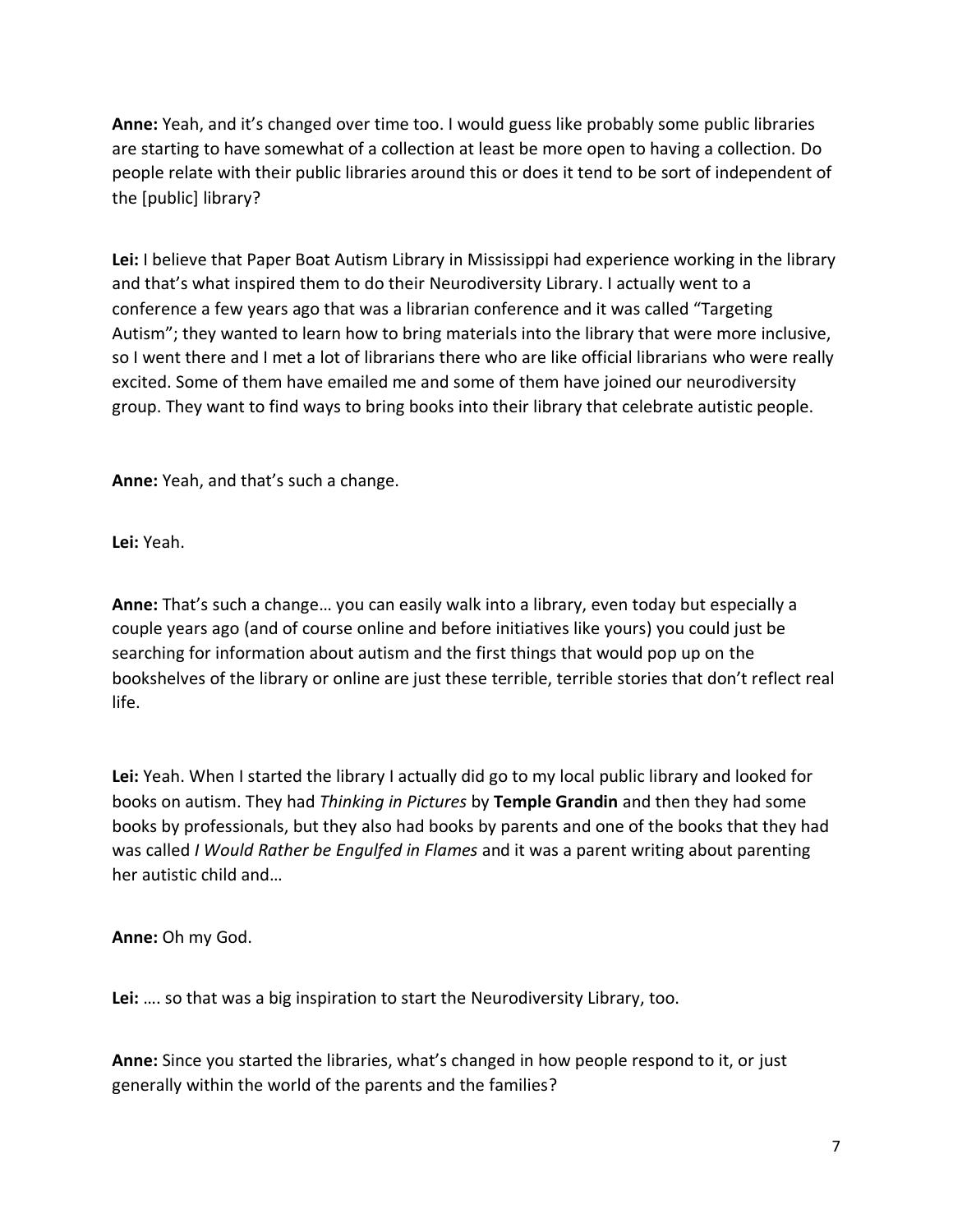**Lei:** When I started the library, I feel like I was criticized a lot for pushing back on things like ABA and organizations like Autism Speaks. In the last few years, I'm seeing more and more people coming to me and already recognizing things that are problematic. And I'm seeing more parents who are willing to listen to autistic adults than before – even listening to autistic adults who they might not have the easiest time listening to, which is most important I think.

**Anne:** What do you think needs to happen to really bring people from the margin to the centre that are continually marginalized--within also our own activist and advocacy spaces?

**Lei:** I would say to learn about disability justice…like to *really* learn about that before you start a library because it's really important to be informed about what that actually means and to also not be afraid to **pass the mic** because you don't always need to be the person centred.

**Anne:** Mm-hmm.

**Lei:** … and one of the things I'm trying to do when I have the community conversation events with my community resource centre is to make sure that when I have the events that they are platforming people who usually don't get a platform in my community.

**Anne:** Let's say someone wants to start a Neurodiversity Library from scratch in their community, what are some of the first steps to start to build one?

**Lei:** Learning is a big step and also finding out what the needs are in your community and to make sure that you don't over-extend yourself and it's something that you can do and know that you might need to take breaks and it might not happen as fast as you want it to. It took me a long time to get to a place where I was really comfortable and I felt like I had the routine for doing my library events and having an inclusive library.

But I really think the big thing was making the connections in my community. And not just in my local community which is extremely important but also with the autistic community. I collaborate a lot with the AWN network. I've had some collaborations with ASAN in the past where they've donated books to me and just finding the people who can help you.

**Anne:** How would someone overextend themself? Like trying to do too much too fast or…?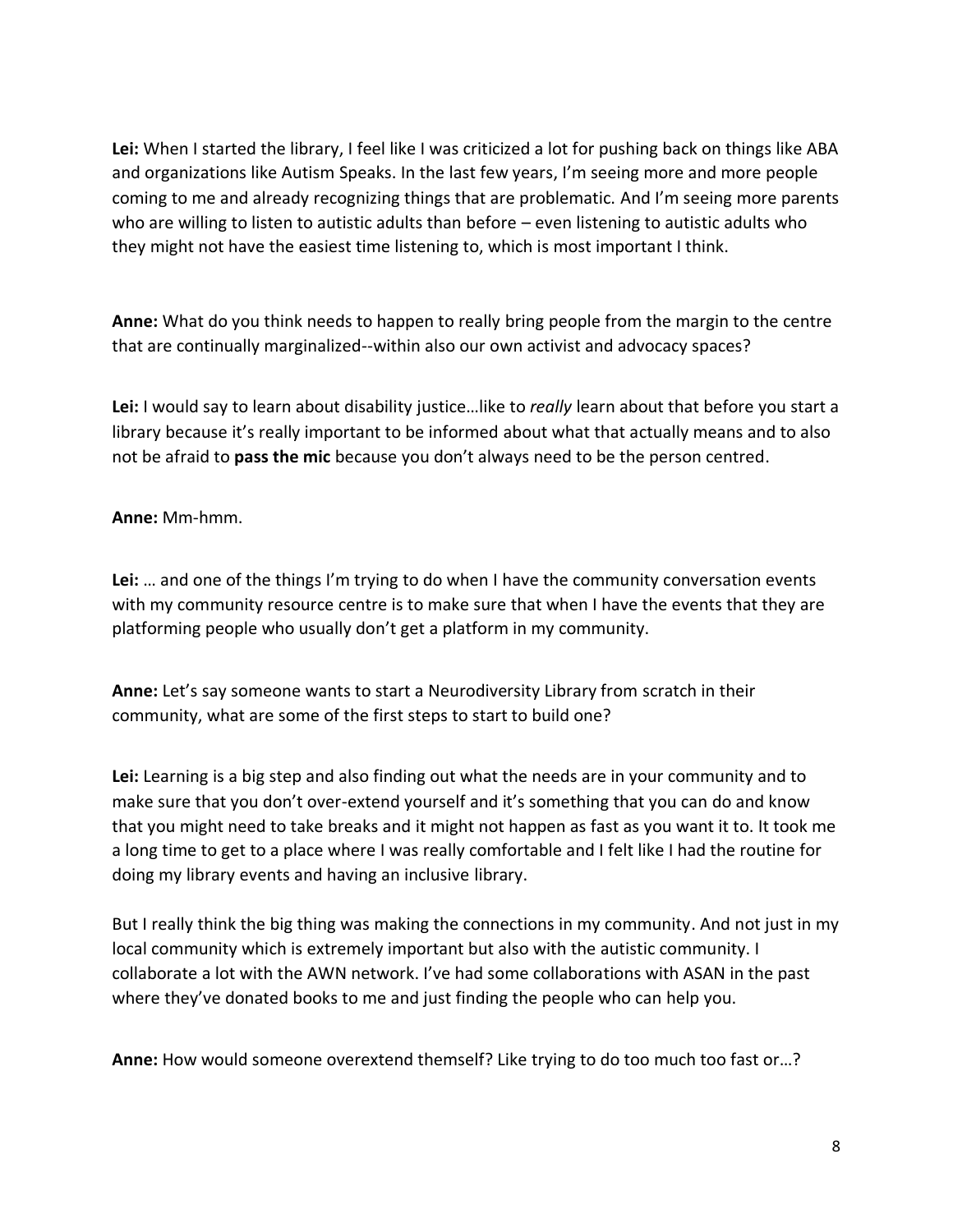**Lei:** Yes, and I've done that in the past where I've tried to do too much too fast, and now I take summers off! But I did, I tried to do so much of everything by myself and it really was not sustainable, so I slowed down a lot. Like, in the past I'd bring my entire library in totes to my community resource centre which was really fun and I liked it a lot but over… it just got to be more of a job because I had to carry the books back and forth and then I had to do a lot of advertising like, "Please come and see me"…

## **Anne:** Right.

**Lei:** …and it was a lot of work. It was worth it, but then when we opened our tattoo shop I said, "I can have it here while I'm already here working," and it's still a space where people in the community can come and check it out and it's not quite as much work for me. And I can still maintain my relationship with my resource centre locally and do special events once a month, or when I'm able to.

**Anne:** Yeah. I don't know if it's an autistic thing or what it is – this kind of idea, I have it a lot and it's always a terrible idea but I continue to have it and I fight that,… that "I'll just do it myself…"

**Lei:** Mm-hmm, yeah.

## [19:35]

**Anne:** …Like, *why* am I saying this? "I'll just do it myself." There are so many things wrong with that way of doing things. I don't know if it maybe comes from parenting experience too or something but…

I was at a meeting of a disability coalition--it's a bunch of different disability- related groups in Ontario--and we have these meetings every month or so and we got to talking about some really just terribly grim legislation that they're talking about in Canada around assisted dying and it's very problematic. We were all talking about how to get the message out about how troubling it is. And a lot of the work in this space is often about trying to inform [the public] about things that are really going wrong. Somebody said, "what are we going to do to help people *in* our community?" We're talking about how we want to get the message out to the broader community that the proposed legislation is bad, but how are we going to help people in our community like, not just become totally despairing about this…and bring people joy and have people feel hope, right?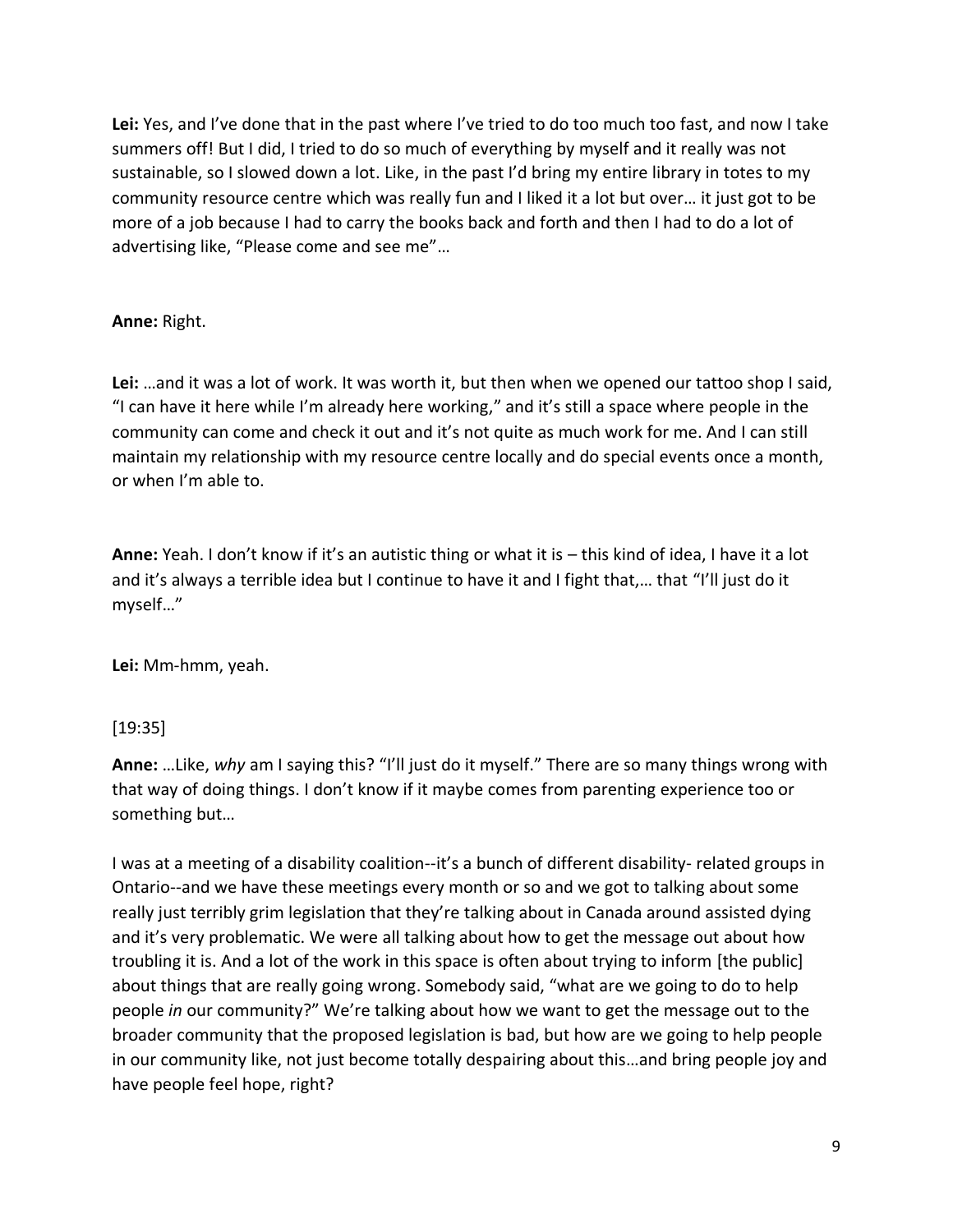Like you, I grew up adjacent to activism and sort of came of age with like a megaphone in my hand and rallies and…*this is what we do on Friday night*, right? And in that time, at least where I lived (in Madison, Wisconsin) it was pretty much like, you just do everything you can to save the world until you can't do anything anymore and then you just burn out. And then you disappear and nobody sees you again for a really long time and maybe you bought a house in the country or something. And there was no sense of like, self-care or anything like that. It was pressure, pressure, pressure: 'Are you going to be there? Are you going to do it?'

And the thing is that the problems that we're dealing with in the world are so big that fixing them is like a multi-generational process and so now I'm trying to just take a breath and say like, I'm going to do what I can do but this is a really long struggle, right? And 50 percent as an activist maybe is helping people be okay…helping the people doing the work be okay.

Lei: Yes. I was never like a 'group project' type of person but I have learned over the years that that's really what I need and what everybody needs, because you need people to do the type of activism that's bigger picture and even policy work…and then you need people to like, take care of people locally. You need all of it. And for some people, their strength is policy work. Mine is not. My strength is more like local community, very grass roots.

I also think that finding community is good because some people will give you ideas that you never thought of before, or you might give people ideas that they never thought of before. And I don't know, it's surprising to me being such a shy, quiet person, and very independent, like 'I'll do it myself,' to **find my community and know that I need them, and they need me too**.

**Anne:** We talked a little bit about how someone starts a library which is to have the idea, connect with people in the community and not bite off more than you can chew. There's also a Facebook group for Neurodiversity Librarians, is that right?

Lei: Yes, there is, and...I am not the best Facebook group moderator, I'll say that now, but I'm trying to be more active in this one and one of the reasons is that I started doing Zoom meetings with the Neurodiversity Librarians; they are a little more accessible for me. Facebook groups you can get kind of bogged down in the comments and it's just a little bit confusing sometimes for me. But there is a group and it is very helpful, and we like give each other advice and talk about different books and different projects that people are doing. So, yes.

**Anne:** Yeah, it's an amazing group. I attended my first Zoom a while ago and what I thought was really great was also the way it's building connections *across* different communities, really around the world. So, we can find each other too, as part of something broader.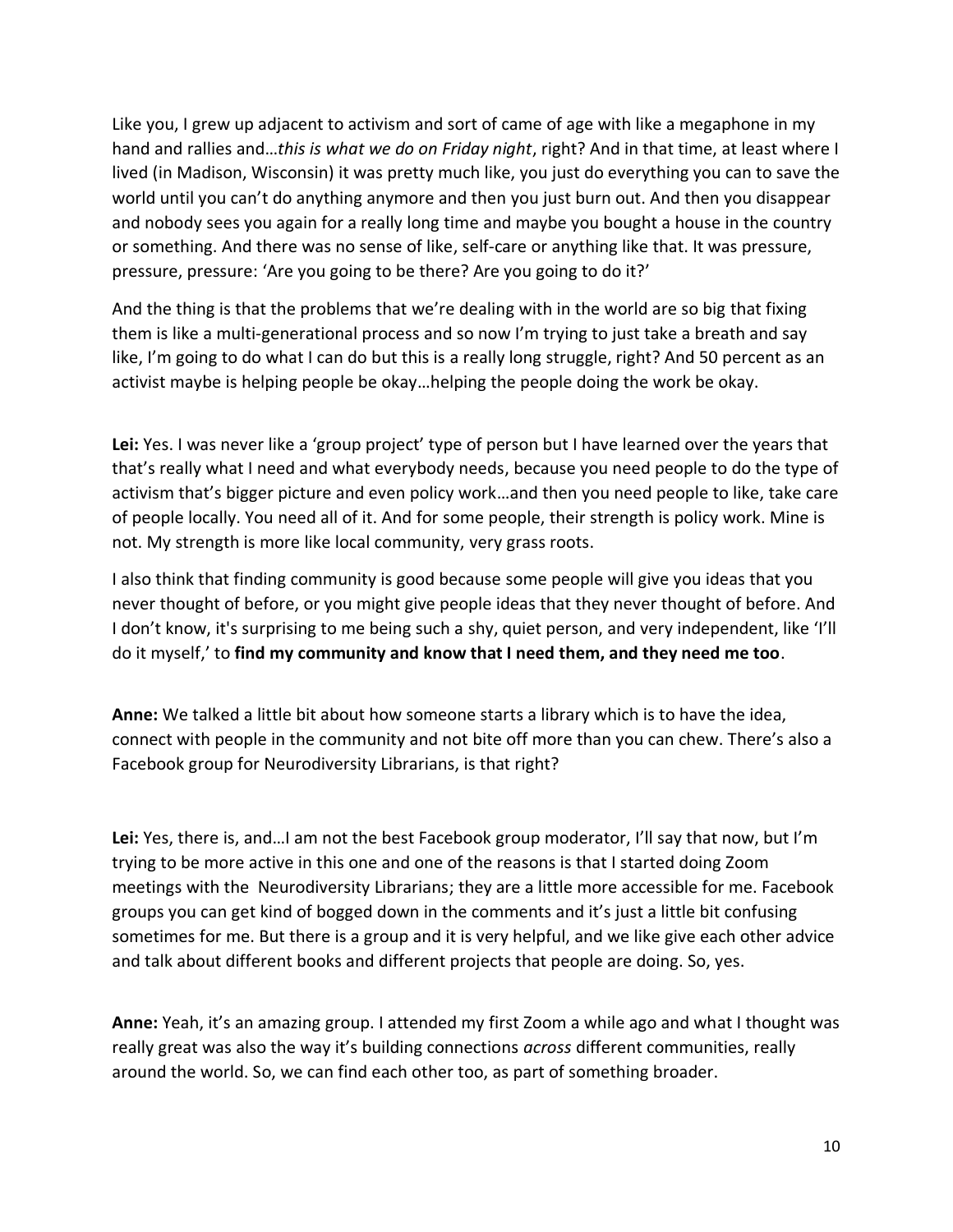Lei: Yeah, and that's one [reason] why I like doing the meetings. One of my favourite parts of activism is just finding connections with people. I feel like it's really important, especially if you're someone like me. I live in a very rural area and it's a little isolated, and sometimes it feels like you're the only one who knows anything about neurodiversity or disability justice and it can be pretty isolating. So, it's nice to connect with other people who are doing the same kind of work to try to educate their communities too.

**Anne:** Yeah, it's really, really positive. I was wondering about the future. Let's say 2022–2023, what does that look like for you in terms of the libraries and the narwhals and everything else that you're doing?

**Lei:** Well, I hope to finish my book. It's been a long process and I'm teaching myself along the way. So, I hope to finish it this year. We'll see if that happens. I hope to have more meetings on Zoom with Neurodiversity Librarians so we can collaborate with each other and learn from each other.

I know one thing that's coming up is the Pride event in Stanwood that I'm so excited about – to be able to meet people in my community at an event that's just a celebration. So, I feel like that is a really positive impact that my library will have. And, I want to continue my community conversations, where we bring people to the library, and to the community to talk about important topics.

And I will continue working together with AWN as well and I'm really excited about some of the projects I'm working with them also. We're just exploring a couple options to kind of bring our liberating webinars to other avenues. A thing I want to do is working with different autistic bloggers, like Morénike Giwa Onaiwu and I did a series of webinars with Jules from Autistic Typing and I finished one several months ago with Ashia Ray who does Raising Luminaries that will be edited and put out soon. It's about ableism and using children's literature to fight back against ableism.

**Anne:** Well, we're going to include links to Lei's projects and other projects related to the Neurodiversity Library Project, and I just want to say thanks again Lei, for being on the podcast. It was really, really interesting. Thank you.

**Lei:** Thank you so much for having me.

[Jazzy synth pop music]